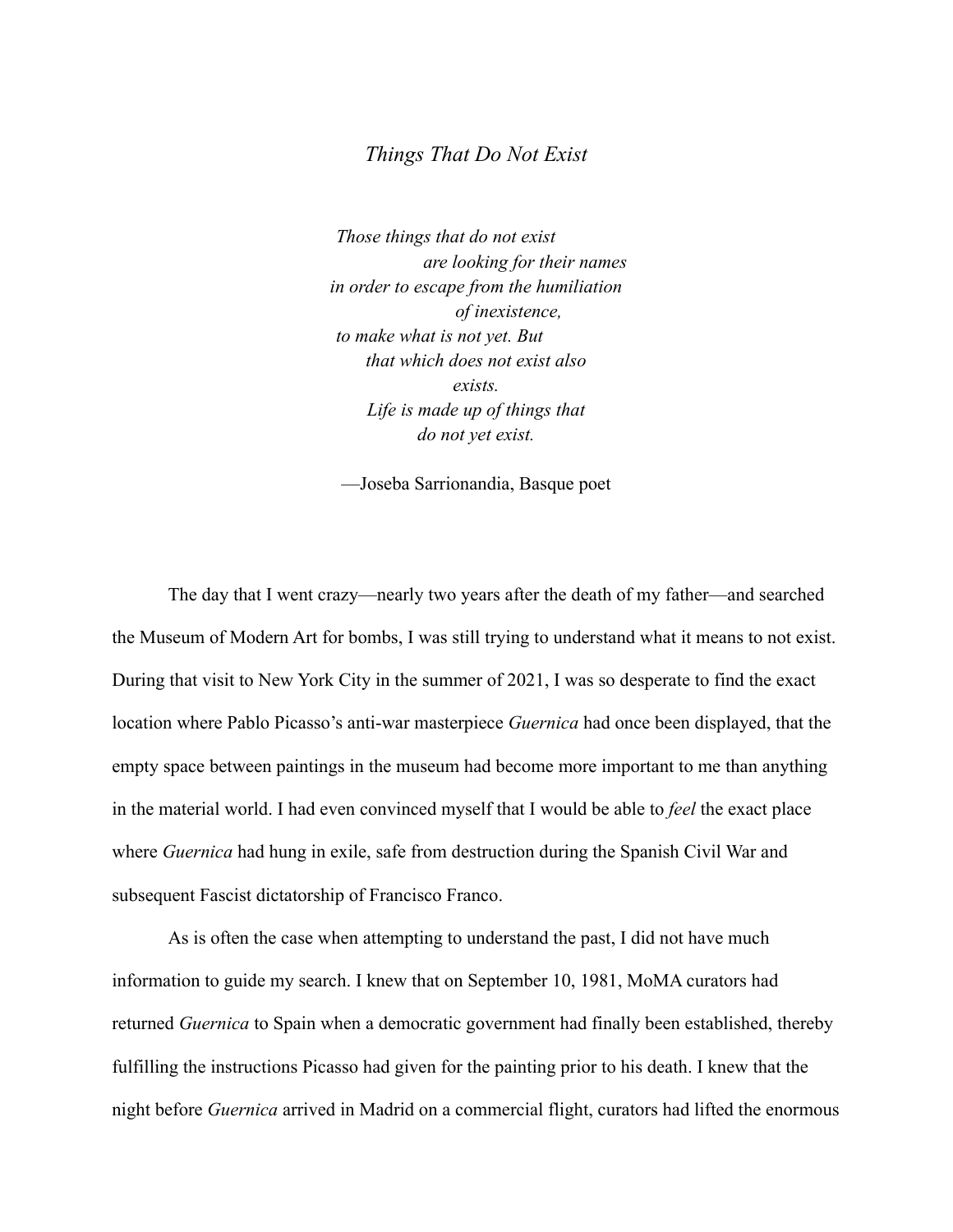mural off the wall of its third-floor gallery at MoMA, removed the canvas from its wooden frame and rolled it up in a shipping container specially made for the masterpiece. The only other evidence that I had of *Guernica's* existence at the Museum of Modern Art was what I carried in my backpack: a small book containing a black-and-white photograph of the painting depicted on a single unidentified white wall, likely one of hundreds if not thousands of walls at MoMA. The photo was a poor reproduction with a vague caption, published in the waning years of the previous century.

Despite not having specific gallery information, I was certain that the air raid sirens and high-pitched whistles of falling bombs would return me to that place of destruction. The marble floors of the building would shake, the walls implode. The skin on my face would burn in the blast, my lungs gasp for breath. Wandering dazed and confused—dust covering my clothes—I would run toward the ghostly shrieks in a smoke-filled room. I would pass confused museum patrons, who—out for a casual stroll that Sunday afternoon—were oblivious of a woman weeping in the stone rubble. I would fall to my knees before this mother clutching her dead child. I would see blood on the walls.

When I was a teenager growing up in a violent home in Wisconsin, I was obsessed with Pablo Picasso's war-torn *Guernica*. Even though I learned in an art class that the negative space between things—the nothingness of unsaid words, long silences, and even greater distances—is often more important than positive space, I still clung to those things in *Guernica* that are the subjects or areas of interest in the painting: I was unable to look away from the weeping woman holding her dead child, the wounded horse writhing in the dust, the soldier reaching for something that is no longer there.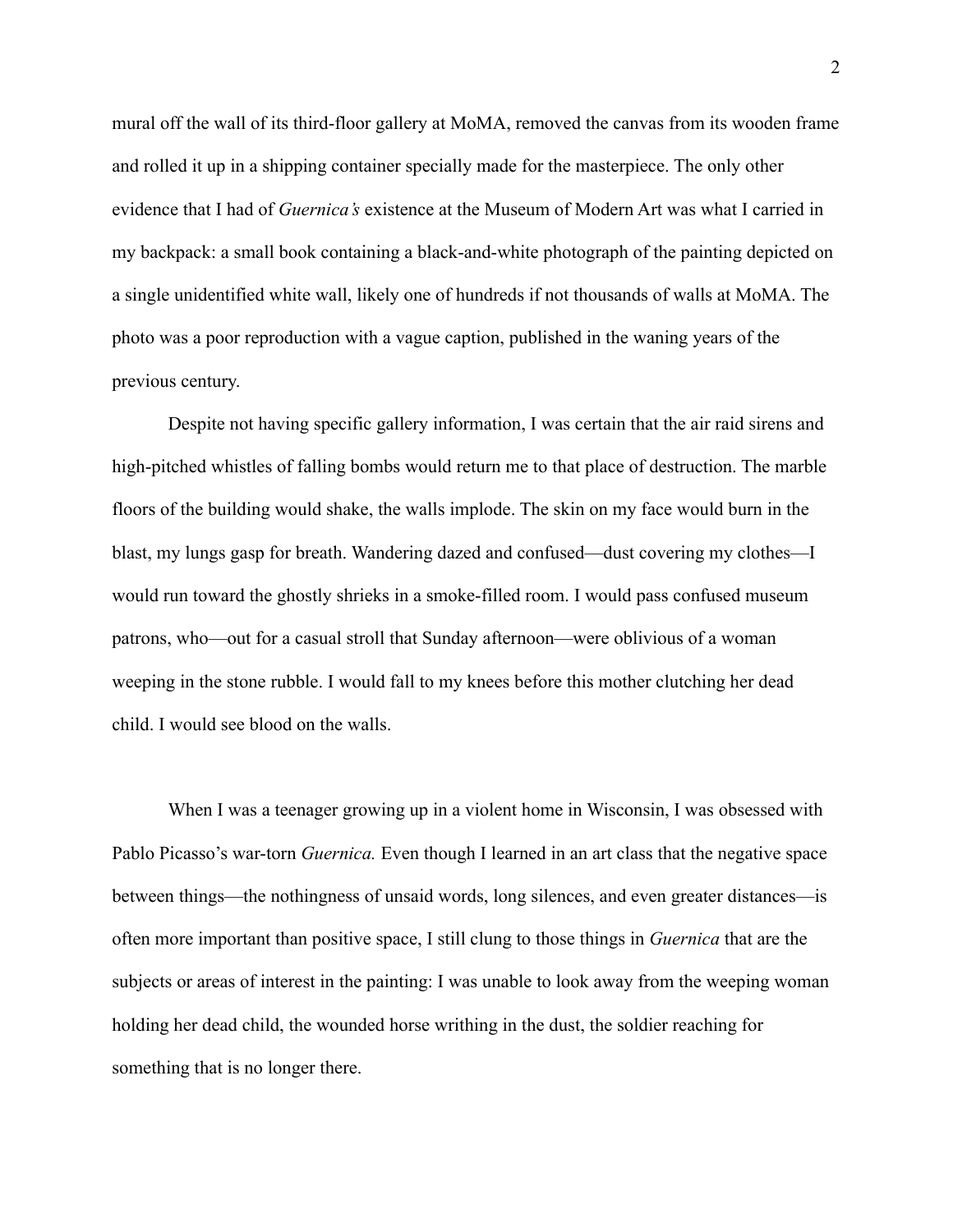I understood the importance of negative space, but it had nothing to do with art; I did everything I could to create distance between myself and my father. His sudden bursts of anger came without warning, much like those German and Italian aerial attacks on the small Basque town of Gernika one sunny afternoon on April 26, 1937. There was always so much yelling, stomping, and swearing over minor irritations: an unexpected day of rain, grass that grew too quickly, a broken lawnmower. My father yelled at anyone who stepped on our two-acre property: those poor Jehovah Witnesses, mail carriers, and gas meter readers who tread lightly as they circled our home. Like these strangers, I learned to stay away from my father, but I did not have many places to hide. I wrote poetry behind the closed door of my bedroom and painted canvases in the basement. I knew exactly how many rooms separated us in our house. When I ate silently at our dining room table, I measured the distance between our bodies with empty chairs and then—as an adult—with long car rides, different time zones, meteorological seasons, and borders between states. In all circumstances, I measured the distance between my words until I finally realized that it was easier to say nothing. My father never really knew me.

When I left home to attend art school—miles and miles from home—I learned from teachers who had already experienced death in all its different forms—that the most profound creative expression stresses the tension between positive space and negative space, between existence and non-existence. I understood this to be true Picasso's *Guernica* where there is so little negative space, so little nothingness between the larger-than-life survivors of war in the painting that they crowd the canvas; the dying soldier—grasping a small flower—hits the hoof of a horse with his hand; a woman dares touch the sun with a lamp she extends into the darkness; even the gaping mouths of the bull and weeping mother share the same sour breath. In my study of *Guernica*, I learned that negative space in a painting can only be defined in relation to its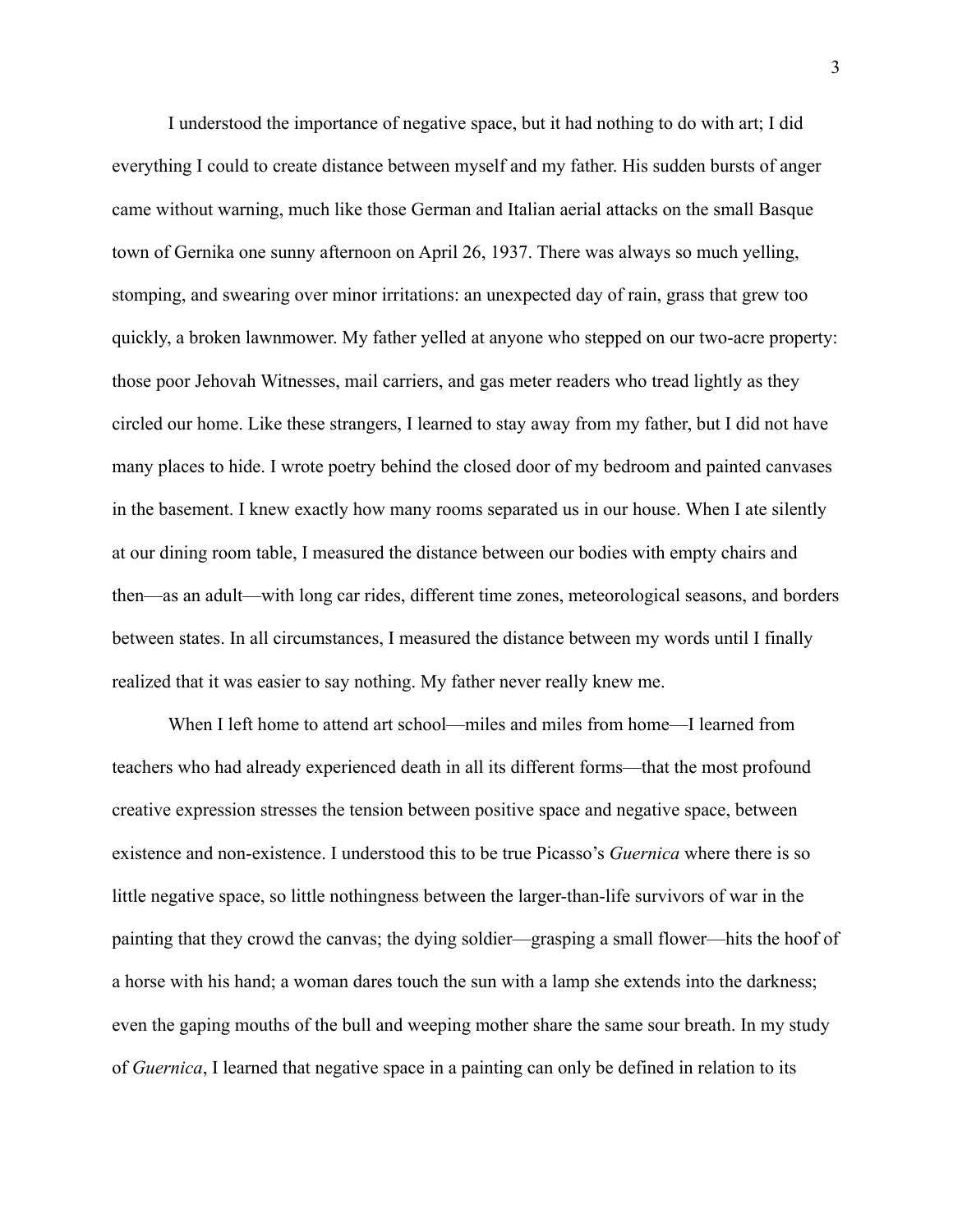positive space. Non-existence, then—especially in the context of war—is not always about the dead. Sometimes it is more about those ghostly souls who manage to survive.

While it is true that all the things in our observable world—exploding bombs, burning cities, murdered civilians, and mass graves—rightfully demand our attention, physicists remind us that this form of matter only makes up approximately 15% of our universe. Surprisingly, the other 85% is not nothingness, but something else that scientists believe exists, though they have yet to detect it directly. This something that appears to be nothing is called *dark matter*.

When my father lay dying in his long-term care facility, he was surrounded by the empty and stark white institutional walls of his room. His roommate, however—a bedridden and rarely conscious soul—had around him all the artifacts and memorabilia of a life well-lived. His family had displayed these memories salon-style—a form of display at museums where art is hung in crowded groups from floor to ceiling—completely covering the walls on his side of the room. There were photograph collages of this elderly man with his happy family surrounding him at birthday parties and holiday celebrations. There were postcards from his extensive travels, framed honors of military service, a Harley Davidson metal sign, Green Bay Packer pendant, and Milwaukee Brewer flag. There was even a clock that said *It's Miller Time* across its bright face. These artifacts—the relics of this man's life—lovingly placed in such a packed shrine, allowed no room for my aching emptiness.

I felt bad about the sharp contrast between the empty walls on my father's side of the room and his roommate's living area, but the truth was that I was too tired to decorate walls. I was too tired to try and create something out of nothing. For the better part of the year, I had traveled from another state to visit my father every weekend. I had also taken on the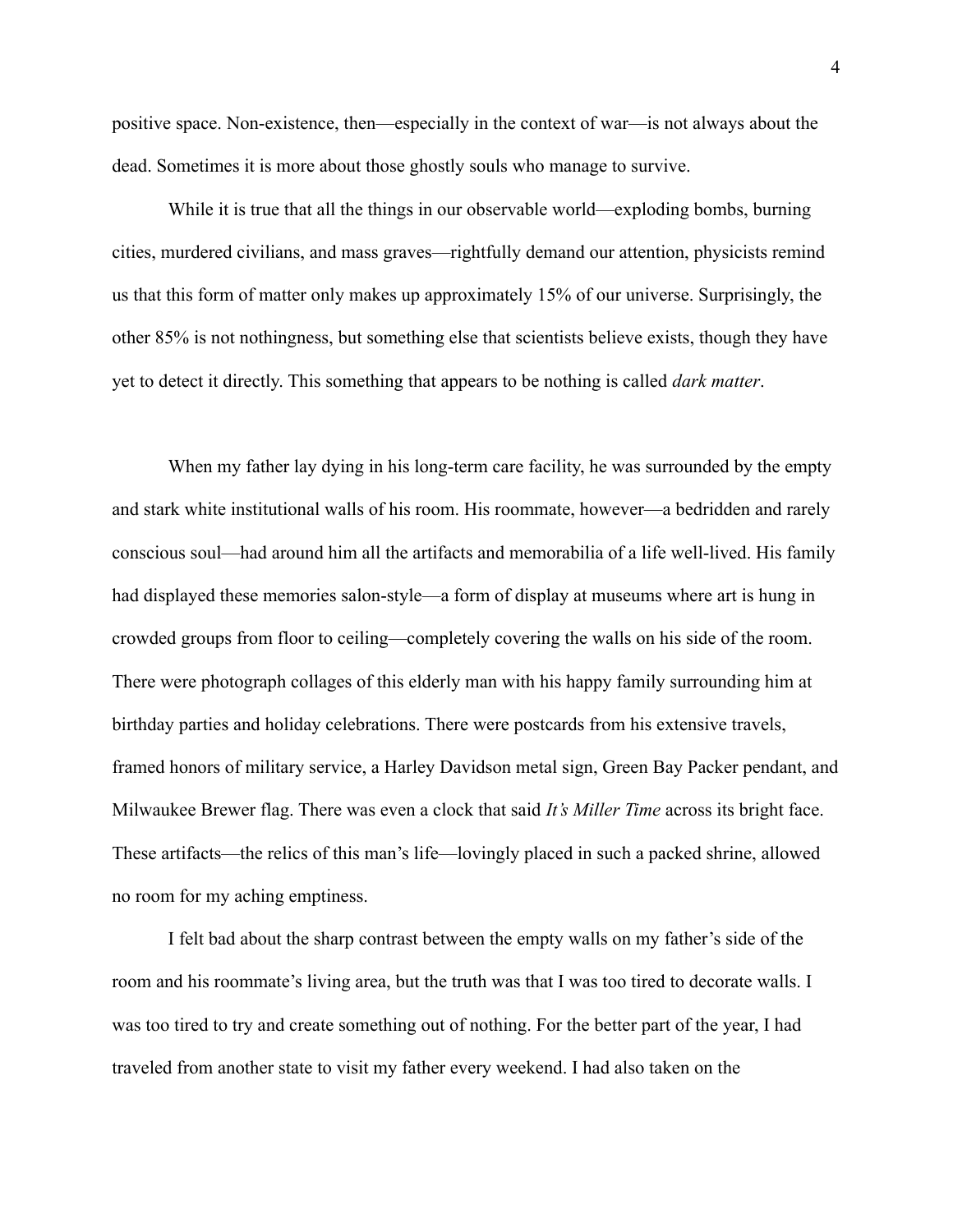responsibility of caring for my homebound mother whom I loved but did not like as a person. If nothing else, I was exhausted from a lifetime of trying to wish into existence a close relationship with my father, and so the walls above his bed remained empty.

Not much is known about the dark matter between things. Similar to negative space in a painting, dark matter can only be observed indirectly through its effects on the physical universe, particularly in the speed that galaxies rotate. Everything around us is spinning so fast—deadlines and work schedules, mutating viruses, and falling bombs—that there is simply not enough mass, not enough gravity to hold it all together. Somehow life does hold together, though. Because our universe does not simply fly apart, physicists theorize that there must be some other type of mass—dark matter—that is not yet detectable. Gravitational lensing is one example of how scientists can indirectly detect dark matter. This phenomenon typically occurs when light bends around large objects such as stars or galaxies in the universe. Scientists have discovered that gravitational lensing can also happen when there is nothing visible, not even a star or galaxy. Light seems to bend around things that do not exist. These things that do not exist are called dark matter.

Even though I had no energy to decorate the empty walls that surrounded my father, my eight-year-old daughter drew cheerful pictures of our small family—my father in the center—all holding hands in the void like a fragile chain of paper dolls. She lovingly rendered this art when we visited him during the last few agonizing months of his life. In the drawings we have bright eyes and smiles on our faces. My father sits in a wobbly wheelchair that was hastily drawn. He has a bright half-moon mouth that covers most of his face. There are even thick black arrows to identify each person's role in the family—*Grandpa, Grandma, Mommy, Daddy,* and *Me*—as we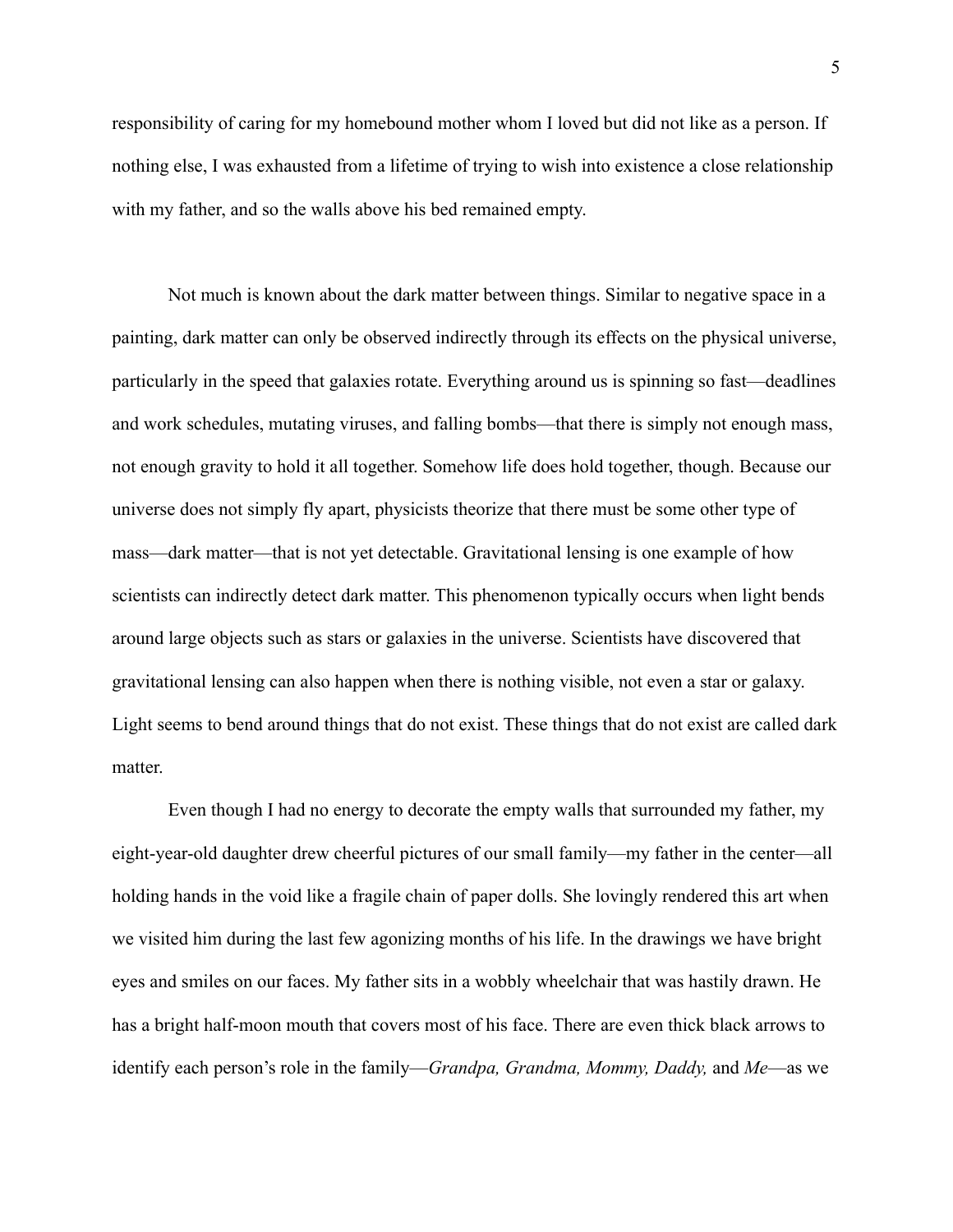float in the empty white space of the paper. There does not appear to be enough matter—not enough of anything, really—to hold us all together. We should have all flown apart, but for some reason this did not happen. Eventually, I half-heartedly taped my daughter's artwork to the wall above my father's bed; they were drawings of a family that I did not recognize.

Perhaps the things that do not appear to be in our 15% of observable universe all those unfulfilled desires and abandoned dreams, every unsaid word and unrequited love—really do exist in some form that cannot be detected by humans. Maybe most of life is about reaching into the void for these things. Maybe most of life is about haphazardly taping art to an empty wall *in order to escape from the humiliation of inexistence*.

When I arrived early that afternoon on the third floor of the Museum of Modern Art where *Guernica* had once been displayed, the floor was quiet. There was no indication of the Pablo Picasso masterpiece that had symbolized my childhood—no falling bombs, no machine gun strafing, no gunpowder residue—only a special exhibit of Paul Cézanne that showcased the artist's luminous pencil and watercolor drawings. I found myself caught up in the echoing walls of the present, moving with a hushed crowd from room to room until I left the exhibit in frustration, despite the calming effect of Cézanne's landscapes; *Guernica* was over three thousand miles away in Madrid and I was one thousand miles from my childhood home. There was a lot of negative space between me and the rest of the world.

When I returned to my father's room to collect his belongings after he died, his bed was empty. There was no real indication that my father had even existed in that room for seven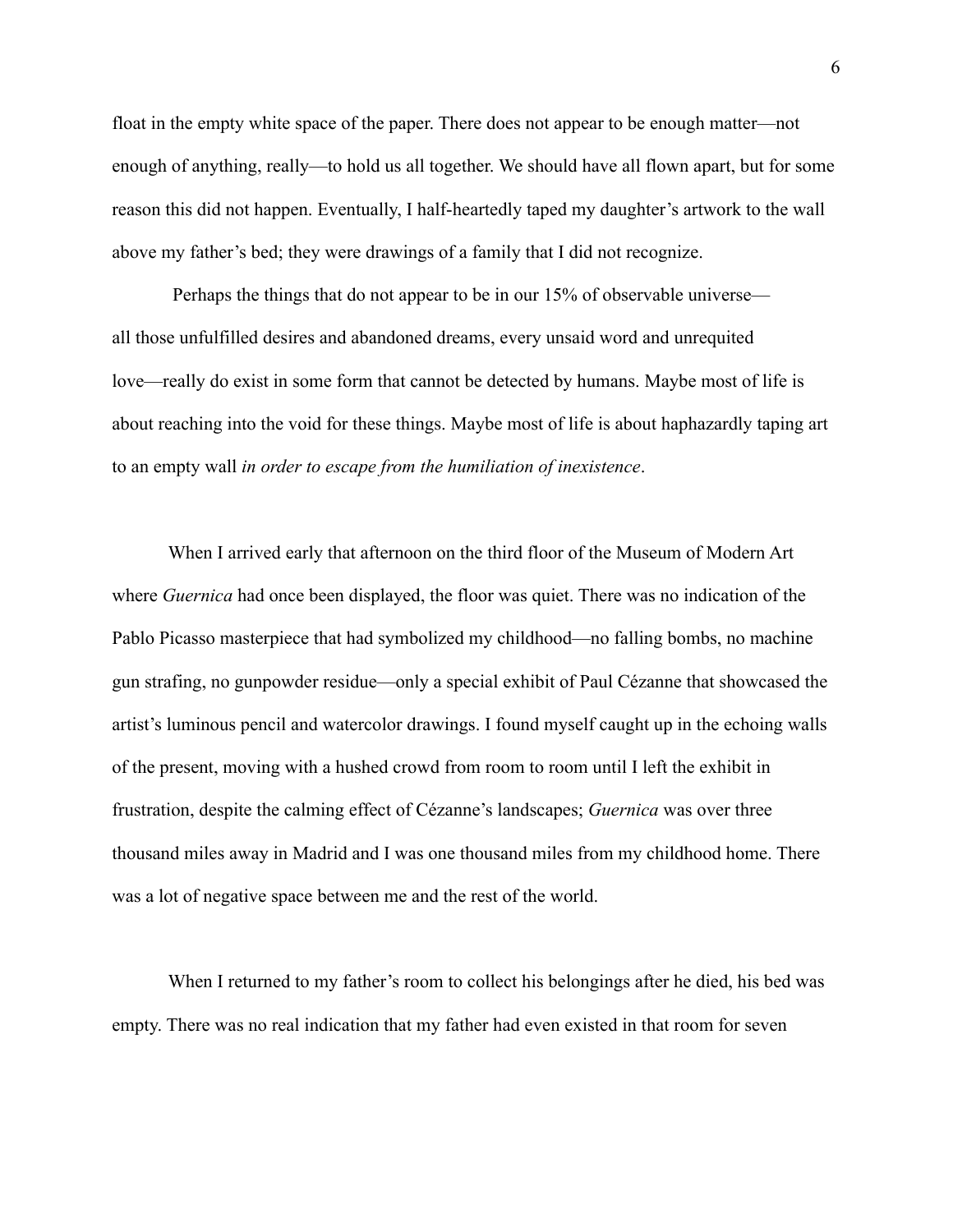months, except for my daughter's drawings on the wall. The sheets on my father's bed had been changed; they contained none of the fluids that escape the body at death. The fabric smelled not of my father's urine or decomposing flesh—but an impartial and indifferent bleach. These clean sheets—pulled, pressed and tucked under the mattress—would always hold unsaid words; my lips would remain pressed tight, my mouth closed. Next to the empty bed, there was no plastic cup of ice water. The dresser had been cleared of single-pack moisturizers designed to soothe the dry and gaping mouth of my dying father; he too had lost his ability to speak.

When I completed my inventory of everything that was no longer there, I opened my father's closet and threw all his flannel shirts and cotton pants—each with his name sewn inside—all his stained boxers, worn socks, and flattened shoes into black garbage bags. I threw all these things away as quickly as possible—avoiding any comment or sentiment—until the only things that remained to show my father's existence in the room were my daughter's drawings of our happy family. When I finally did remove the drawings, slowly pulling away the blue painter's tape on the back of each one—the way MoMA curators so carefully removed a fragile *Guernica—*there was nothing left to show so much loss. I left that room and never returned.

In 2010, the year that my daughter was born, physicists at the University of Michigan discovered a way to create matter out of the empty void of nonexistence. It is well known that at the quantum level, there is no such thing as nonexistence in a vacuum. Instead, there is a balance of matter and antimatter or particles and antiparticles. This antimatter cannot be observed by humans—one cancels out the other one—but with the use of a particle accelerator and high-intensity laser, physicists have forced matter and antimatter to collide in a vacuum, creating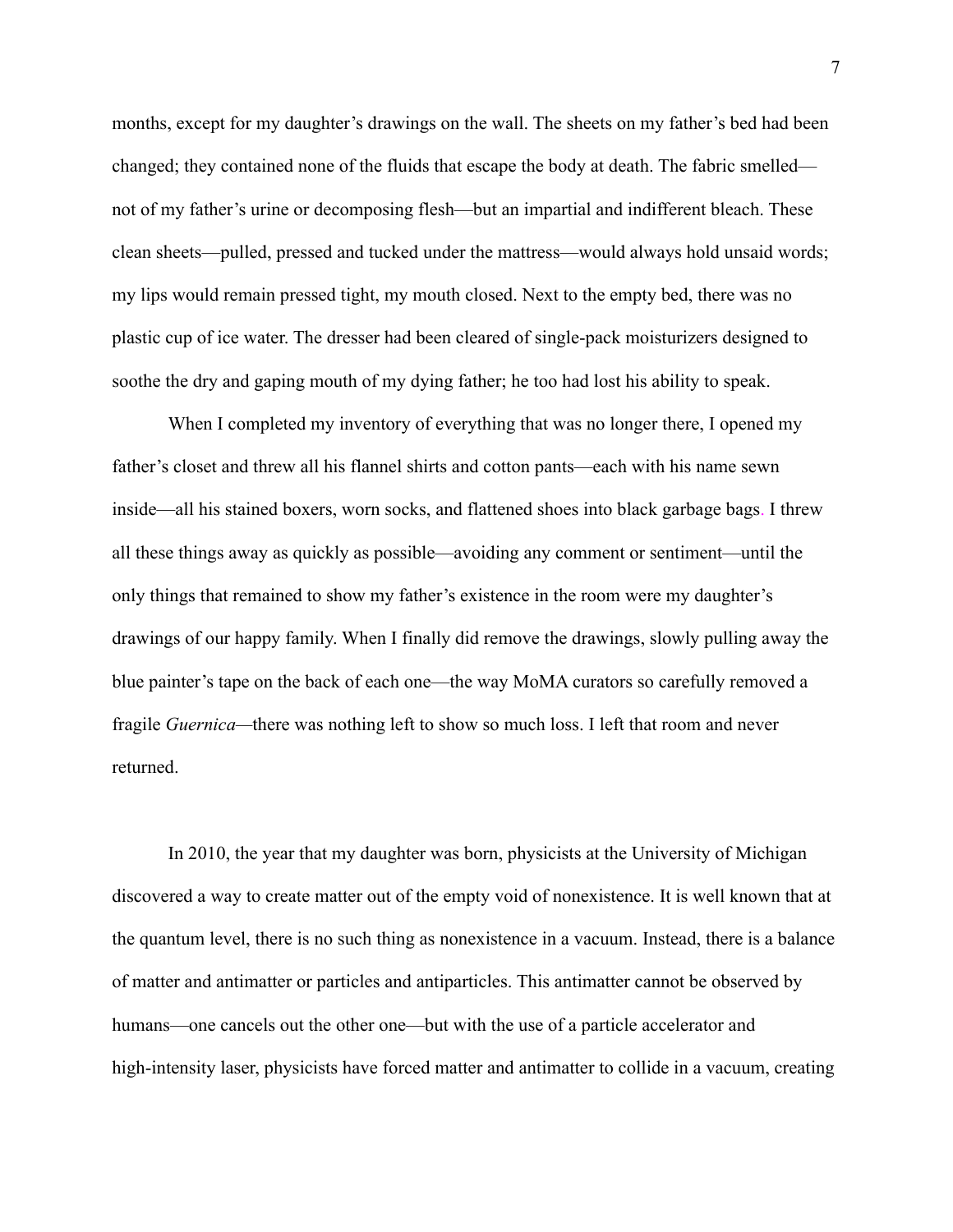new matter in an intense explosion that is much different than those aerial bombs that leveled Gernika to the ground during the Spanish Civil War. If there is no such thing as nothingness, then—if matter can be created out of nonexistence—then perhaps there really is hope in the face of death; there will always be a swirling pool of possibility.

This was all too much for me to believe, though, when I searched for *Guernica* at the Museum of Modern Art. In the dark depths of middle age, nothingness was not a swirling pool of possibility; everyone I loved was suddenly dying. In the empty void of long-term care—where men and women slumped in wheelchairs abandoned in hallways, their heads bowed to wheezing chests, their hearts empty—my father died in a bed where perhaps twenty other people had died before him. I knew that in this strange singularity—this artificially created vacuum—his empty bed would be filled in a matter of days with yet another person close to death, and so I had no sense of possibility in this empty void. I only had the understanding that between the stark white walls of long-term care, matter that makes up only 15% of the universe would suddenly appear out of nowhere—usually the result of a tragic fall or terminal illness—and then just as suddenly disappear into nothingness.

That afternoon at the Museum of Modern Art, resigned to the fact that I would never find the exact location of *Guernica*—I stumbled upon Vincent van Gogh's *The Starry Night* in Room 502 on the fifth floor of the Alfred H. Barr, Jr. Galleries. Van Gogh had painted this masterpiece from the window of the Saint-Paul-de-Mausole asylum in Saint-Rémy where he had spent one year—confined within empty white walls—recovering from mental illness. My experience with the painting that afternoon was unusual; I found myself more drawn to the negative space in the sky than any other art element. In contrast to the suffocating vacuum in Picasso's *Guernica*,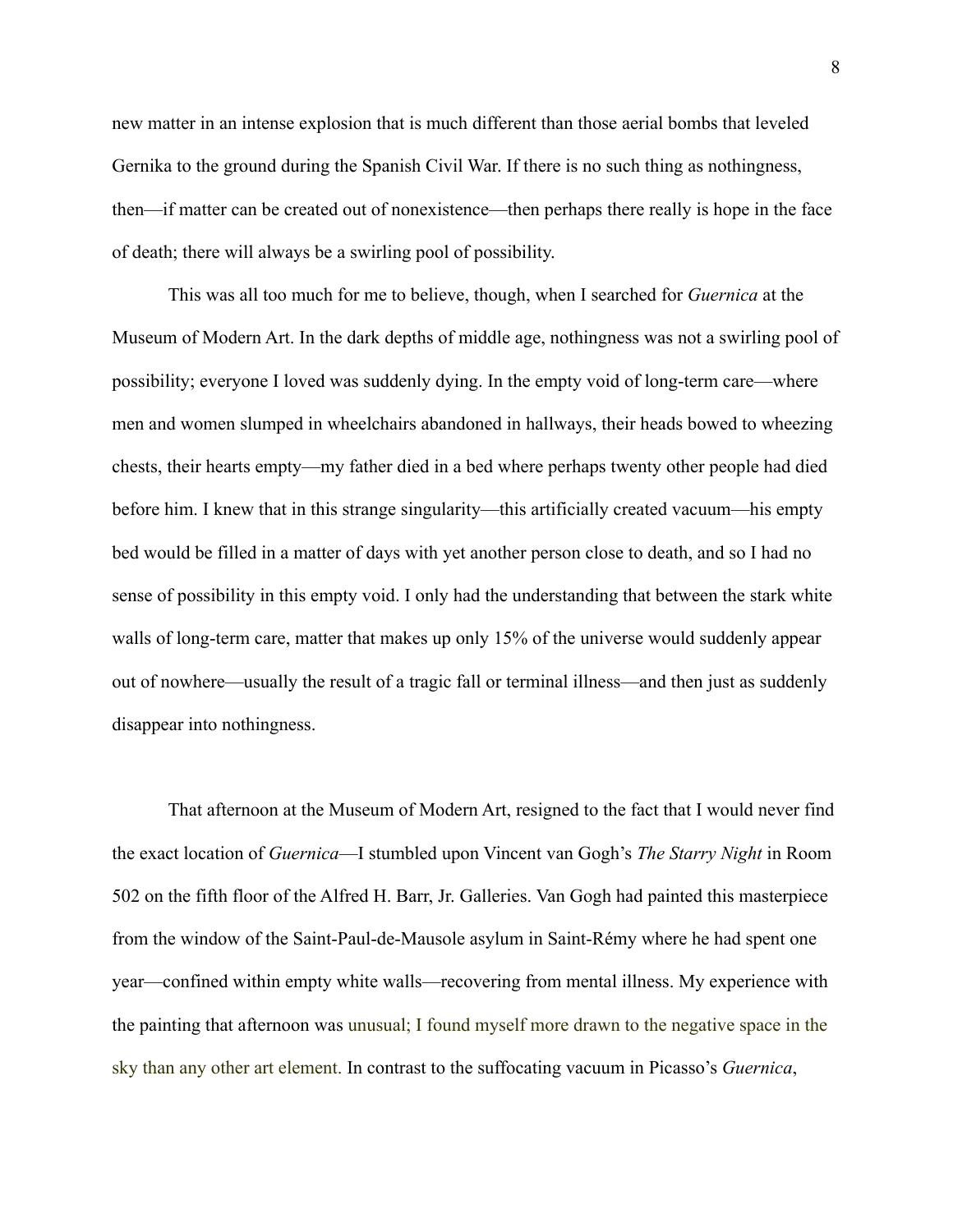Vincent van Gogh's negative space dances with life. Stars burn bright above a small town nestled at the foot of a sweeping blue mountain range. In the town there is a church steeple and a few homes—still lit with the living and the dying—that glow late into the evening. Above this quiet town, the air swirls with short concentric lines surrounding the crescent moon and exploding stars. Van Gogh applied thick lines of paint to the negative space, giving the electric blue sky a three-dimensional effect. Even though the short swirling lines might be mistaken for tracer missiles closing in on innocent targets, I did not see death and destruction. Instead, I gazed deep into the watery depths of an ocean that was both breathtaking and beautiful. Waves of ethereal energy in that starry night—swirling with so many unsaid words and abandoned dreams, so much lost love—were *looking for their names in order to escape from the humiliation of inexistence*.

When I left the Museum of Modern Art in New York City, despite never finding the exact location where Pablo Picasso's *Guernica* had once been displayed, I walked out of that institution the way I walked out of the room where my father had died. On the other side of emptiness there was a vibrant city. In that great city of dreams—where refugees and immigrants had left behind so much loss—I was struck by all the life around me: peddling street vendors, fast-walking pedestrians, wailing sirens, foraging pigeons. Subway trains rumbled beneath me. Steel scaffolding held up the sky. Maintenance workers tossed black garbage bags on the sidewalk; soon they would be hauled away and buried deep underground. The late afternoon sun streamed rays of light between the dark buildings. I knew that in a matter of hours, the starry night sky would be swirling with endless energy and possibility, even if I would never be able to see it; there were too many tall buildings and too many bright lights. There were too many rooms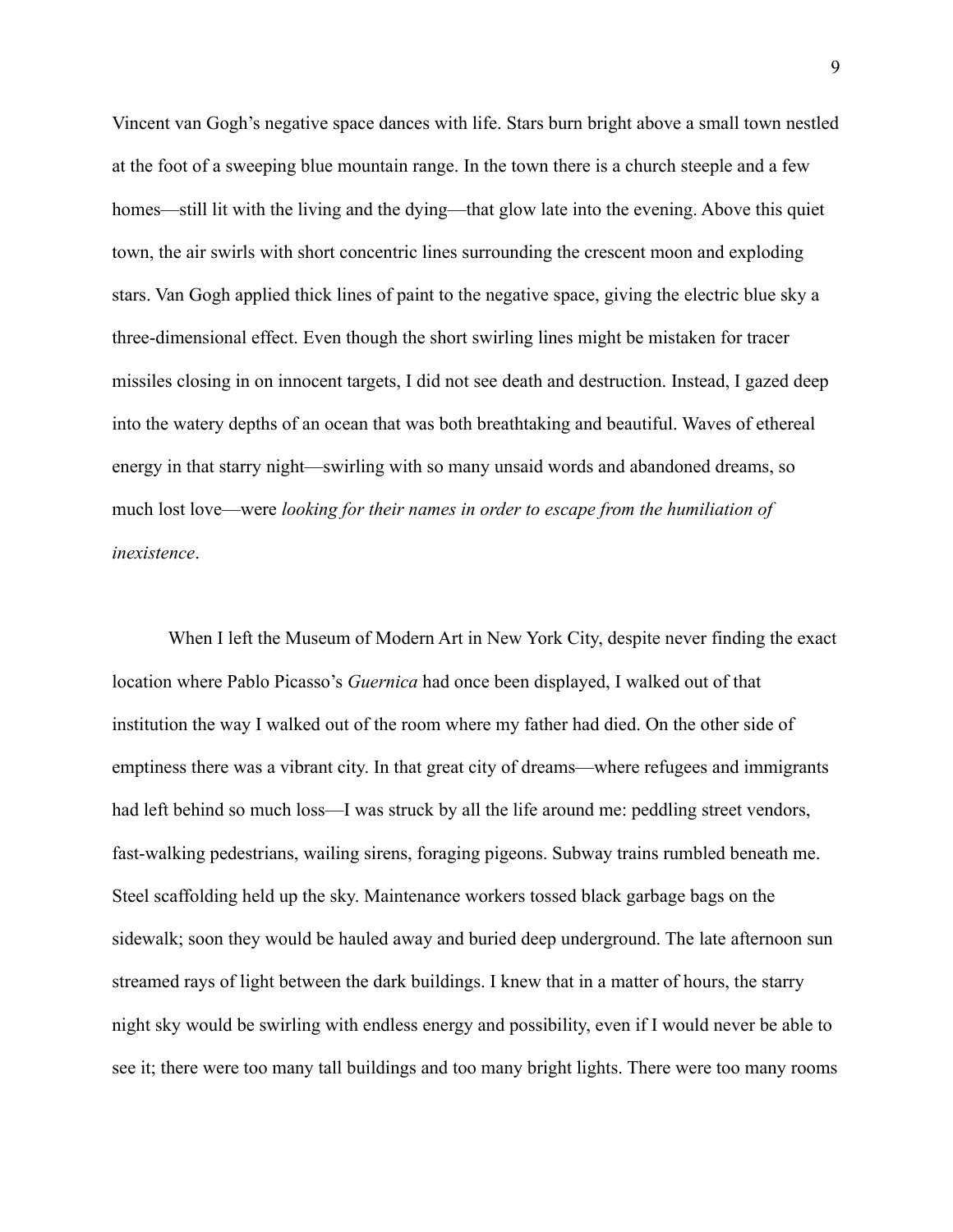lit up with the living and the dying. There were too many empty hearts and too many rooms with nothing on the walls. I knew that at home—in my own empty room a thousand miles away—I still had my daughter's drawings of a happy family.

Perhaps someday I would hang them on the wall.